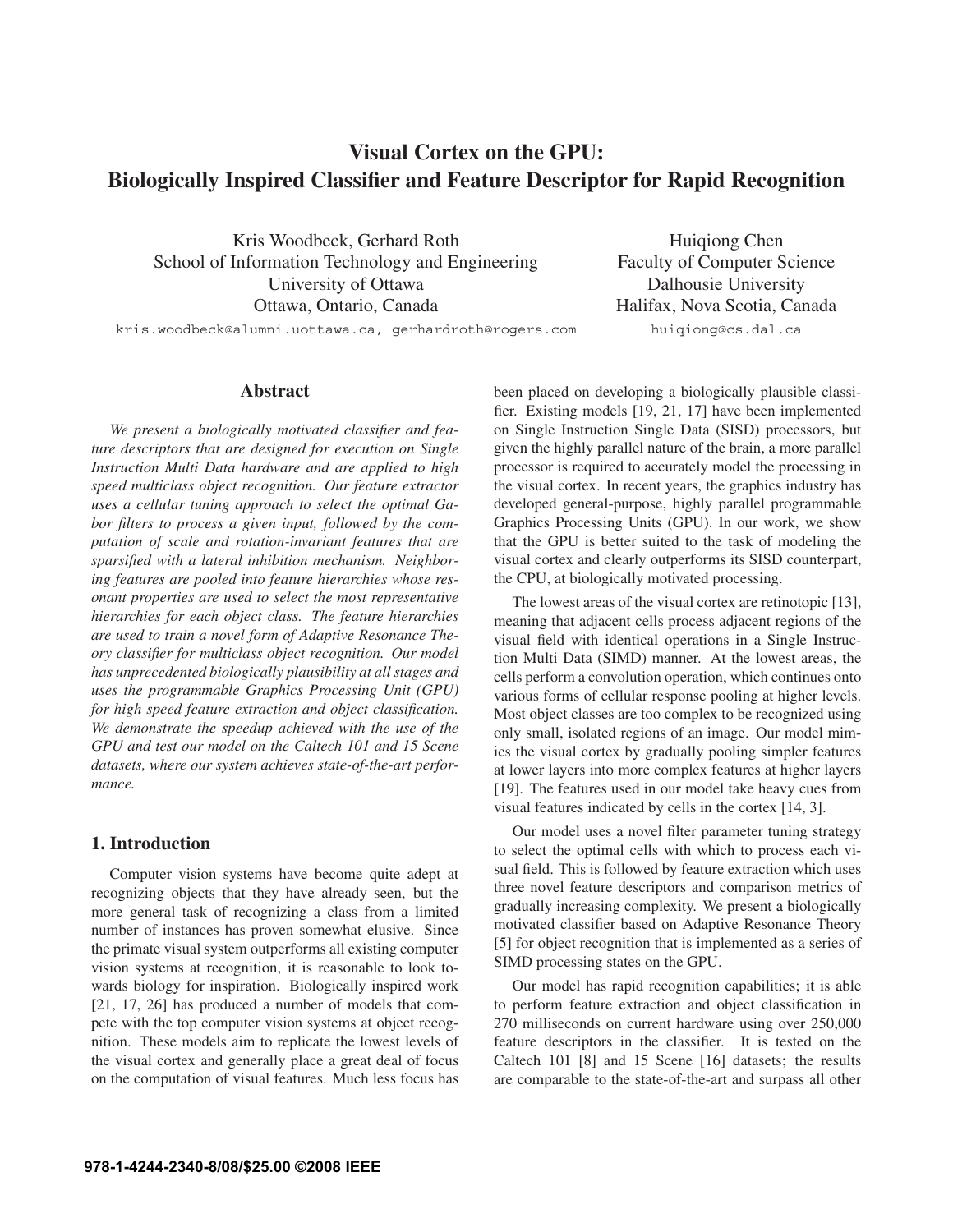biologically motivated models. We give timing results which show the speedup obtained by our system. Our results make a strong case both for using the GPU and biologically inspired methods for recognition.

**Related Work** Due to the inherent incompatibility between most SISD and SIMD algorithms, our model could not be built from any existing models. Our model uses a similar methodology to existing models of the visual cortex, including the HMAX or 'Standard Model' [19], the 'Standard Model 2.0' [21] and later derived work [17]. In turn, these models have similarities with previous work, such as the Neocognitron [9]. All models start with V1 simple and complex cells, as discovered by Hubel and Wiesel [15]. Simple cells perform convolution operations with Gabor filters. Complex cells pool simple cell responses at a given orientation using a MAX operator over all scales and positions in the cell's receptive field. Simple and complex cells are alternated and their receptive fields gradually grow in size. Recent biological models [21, 17, 26] have used (nonbiologically motivated) Support Vector Machines (SVM) for classification. Non-biological approaches comprised of hierarchies of Gabor filters have also yielded some success at object recognition [18]. Our model distinguishes itself from previous models [19, 21, 17] in the following ways:

- our feature descriptors have rotation, scale and translation invariant properties,
- we use a filter tuning approach is used instead of static filterbanks,
- an inhibition mechanism is employed to reduce feature redundancy, as in other work [17], and
- a novel multiclass classifier, based on Adaptive Resonance Theory, is used for recognition.

### **2. Physiological Feature Descriptors**

Our model consists of several classes of feature descriptors which progressively increase in complexity and are used in combination with a biologically-motivated classifier. Figure 1 gives an overview of the process used to isolate features and classify an image. Our descriptors are built around key anatomical structures, the first of which are simple and complex cells, as used in other models [19, 21, 17]. We introduce the physiological cortical column structure [10]. This structure serves to group simple cells that vary only by orientation; it is used both to regulate our cellular tuning process and to aid in feature normalization. The hypercomplex cell [15] is introduced, which serves to pool complex cell features into higher order features that are both rotation and scale-invariant. We introduce a novel type of cell that pools hypercomplex cell features and links them

in a hierarchical manner. We define comparison metrics for each descriptor and give a method of isolating the pertinent features for a given object class. Classification is done on the GPU using a biologically motivated classifier, derived from Adaptive Resonance Theory (ART) [4]. Note that all cellular data, meaning all system input and output, is stored in texture format on the GPU during all stages of processing.

**V1 Simple Cells (V1S Layer)** V1 simple cells perform a convolution on the visual field using Gabor filters over a range of orientation. We use four orientations, similar to other models [21, 17]. A Gabor filter is described by:

$$
C_s(x,y) = \exp\left(-\frac{x_1^2 + \gamma^2 y_1^2}{2\sigma^2}\right) \cos\left(2\pi \frac{x_1}{\lambda} + \psi\right) \quad (1)
$$

where  $x_1 = x \cos \theta + y \sin \theta$  and  $y_1 = y \cos \theta - x \sin \theta$ .  $\sigma$ and  $\lambda$  are related by the bandwidth parameter b from Equation 2.

$$
\frac{\sigma}{\lambda} = \frac{1}{\pi} \sqrt{\frac{\ln 2}{2}} \frac{2^b + 1}{2^b - 1}
$$
 (2)

The system uses parameters within the ranges shown in Table 1. The initial values of the parameters are:  $\psi = 0.0, \sigma = 0.7, \gamma = 0.6, b = 1.1$ , but the final filter values are obtained with the use of a tuning operation which dynamically selects the optimal simple cell parameters for each image. This procedure is explained below.

**V1 Complex Cells (V1C Layer)** V1 complex cells perform a pooling operation over simple cells within the complex cell's receptive field,  $\sigma_{RF}$ . The pooling is modeled with a MAX operation [19, 21, 17, 26]. Physiologically, most complex cells pool the responses of simple cells with a similar preferred orientation  $\theta$ . Let  $C_s(s_i, \theta, x, y)$  be a simple cell's response at  $(x, y)$  with orientation  $\theta$  and scale  $s_i$ . The complex cell pooling operation is defined as:

$$
C_c(\theta, x, y) = \max\{C_s(s_i, \theta, x + x', y + y') : (3)
$$

$$
\forall (x', y') \in \sigma_{RF}, \forall s_i \in [5, 31]\}
$$

Complex cells effectively perform a sub-sampling operation: a complex cell with a given receptive field  $\sigma_{RF}$ reduces a group of simple cells within its receptive field to a single cell. Note that the feature derived from a complex cell,  $C_c^i$ , has an orientation value  $\alpha_i$  which comes from the orientation of the object in the visual field activating the underlying simple cell(s).  $\alpha_i$  is closely related to the simple cell  $\theta$  parameter. The  $\alpha_i$  value is used to achieve rotation and scale invariance, it is further detailed in the V1HC layer.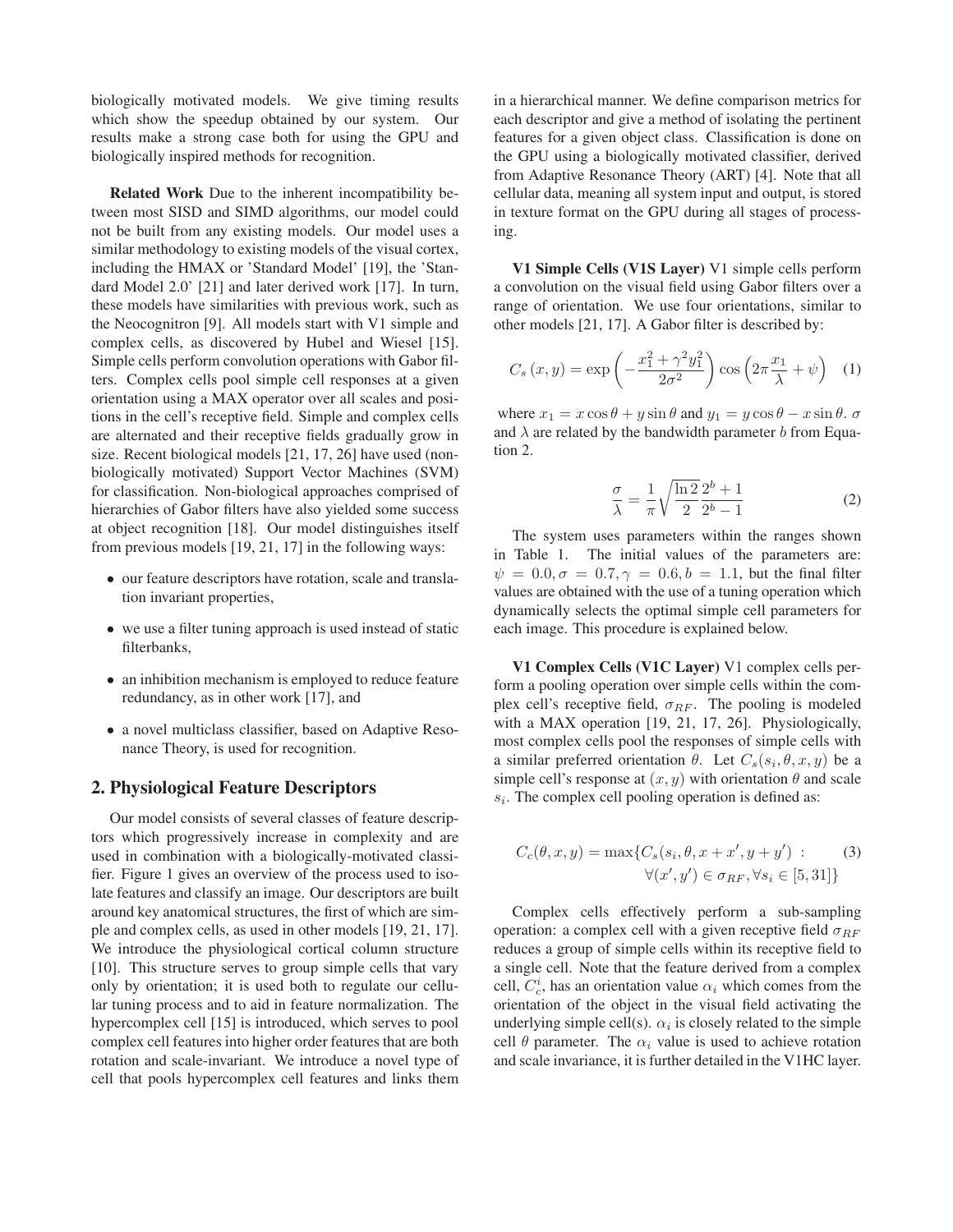| value Range | $\left[5, \right]$<br>୰∸ | $3\pi$ | C. | [0.2, 3.0] | $10.0$ ,<br>v. |  |  |
|-------------|--------------------------|--------|----|------------|----------------|--|--|

Table 1: Gabor parameter ranges used during tuning; all parameters begin at a default value and are tuned within this range.

**Cellular Tuning** Selecting the best simple cells with which to process a given visual field is not trivial: the visual cortex has a wide range of simple cells available for visual processing. Other models [19, 21, 17] use static sets of Gabor filters for simple cells, but our model does away with this assumption. Simple cell parameters are selected using an iterative tuning model that serves to mimic intracolumnar communication in the cortex [10]. The results of this tuning process are an optimized set of simple cells with which to process the visual field. The tuning process is summarized as follows:

- 1. The cortex is initialized with default simple cell values
- 2. Tuning takes place over the following V1 simple cell parameters:  $\gamma$ ,  $\psi$ ,  $b$ ,  $\lambda$
- 3. There are  $N$  tuning steps, with  $M$  simple cell settings tested at each step
- 4. At each tuning step, a new series of simple cells are generated by altering the current simple cell values in a biologically plausible manner
- 5. All M newly generated simple cells are applied to the visual field
- 6. The results from the  $M$  simple cells are evaluated based on intra-columnar (corner) and inter-columnar (edge) activations
- 7. The parameters that create the optimal ratio of corners to edges while maximizing corners are selected as the winning parameters
- 8. The tuning process is repeated  $N$  times

The full details of the tuning process are covered in [26]. A number of physiological properties are taken into account when generating parameters during the tuning process, such as an increase of cellular receptive field size and, generally speaking, similar cellular setting ranges as in [21]. Due to the fact that  $4NM$  total convolutions are performed per visual field, the tuning is only plausible if done using hardware capable of SIMD computation, such as the GPU.

**V2 Hypercomplex Cells (V2HC Layer)** V2 has received much less focus from the neuroscientific research community than V1; electrophysiological studies are nearly

10 times more common for V1 than V2 [3]. V2 is known to activate in response to illusory contours of objects [22], it has a complex contrast ratio response and activates for relatively complex shapes and textures [14].

While a complex cell will pool simple cells at a common orientation, cells in V2 are known to pool cells at distinct orientations [1, 3]. To model this, we introduce the hypercomplex cell [15]. Hypercomplex cells are known to pool over complex cell orientation, they respond to end-stopped input (bars of a specific length) and also respond to stimuli with either direction-specific or general motion. Since our model's recognition component does not require motion, we use only end-stopped and orientation pooling hypercomplex cells. These properties allow hypercomplex cells to activate for simple shapes, such as that of a chevron or star. An orientation pooling hypercomplex cell, comprised of all active complex cells in its receptive field, is defined as follows:

$$
C_h(x, y) = \{C_c(\theta_i, x, y): \qquad \theta_i \in 2\pi, C_c(\theta_i, x, y) > t_{act}\}\
$$
\n(4)

Here,  $t_{act}$  is an activation threshold and is set to 10% of the maximum response value. A hypercomplex cell feature  $C_h^a$  is comprised of all active complex cell features  $C_{c0}^a \dots C_{cN}^a$ , which are arranged in a clockwise manner using the cortical column structure. Hypercomplex cell features have properties which allow them to be normalized in both rotation and scale-invariant manners.

Let  $C_{ci}^a$  be an active complex cell with a receptive field  $\sigma_a$ . Rotation invariance is achieved by traversing all previously pooled simple cells in  $\sigma_a$  to detect both end-stopped and non-end-stopped regions of activation. The orientation of the traversal path is  $\alpha_i$  and reflects the orientation of the underlying object that is activating the complex cells. The orientation difference between any two complex cell features is  $\alpha_{ij} = abs(\alpha_i - \alpha_j)$ ; examples of this can be seen in Figure 2. Rotation invariance is achieved by determining the largest  $\alpha_{ij}$  value and setting  $C_{ci}^a$  as the primary complex cell. The remainder of the cells are arranged according to their order in the cortical column, nameley in a clockwise manner.

Scale invariance is achieved by normalized each feature with respect to the length of the longest complex cell feature within the cortical column. Eeach complex cell  $C_c$  has a length associated with its activation, dictated by  $\sigma_a$ ,  $s_i$ and the traversal path. Once rotation and scale normaliza-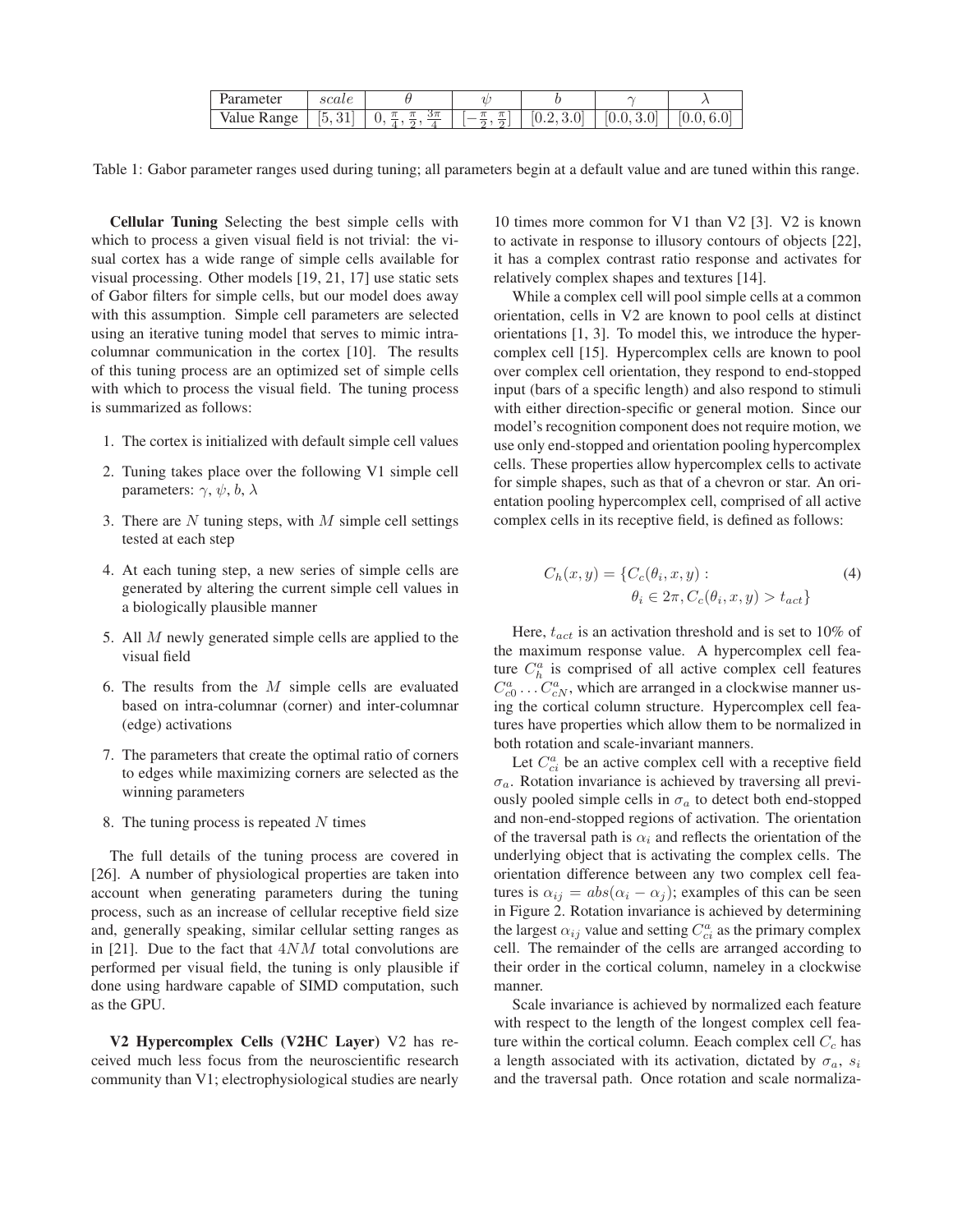

Figure 1: An overview of the model; each state is a GPUresident processing step. Results are sent to the CPU only after the HAR Layer.

tion have taken place,  $C_h^a$  is comprised of complex cells  $C_{c0}^{a}$  ...  $C_{cN}^{a}$  and has the following properties:

$$
\alpha_{01} = \max_{i < N} abs(\alpha_i - \alpha_{i+1}) \tag{5}
$$

$$
\forall C_{ci} \in C_h(\alpha_i - \alpha_{i+1} < 0) \tag{6}
$$

$$
\forall C_{ci} \in C_h(len(C_{ci}) = \frac{len(C_{ci})}{\max len(C_{cj})})
$$
 (7)

A metric for comparing two complex cell features  $(C_{ci}$  and  $C_{cj}$ ) is given in Equation 8, and a similar metric for comparing two hypercomplex cells  $(C_h^i$  and  $C_h^j)$  is given in Equation 9.

$$
||C_{ci} - C_{cj}|| = \sqrt{(\alpha_{ij})^2 + (len(C_{ci}) - len(C_{cj}))^2}
$$
 (8)

$$
||C_h^i - C_h^j|| = \sqrt{\frac{\sum_{k=0}^N ||C_{ck}^i - C_{ck}^j||^2}{N}}
$$
(9)

These metrics allow the comparison of both complex cell features and hypercomplex features. The complex cell metric is chosen for its simplicity, but we believe that a more biologically motivated Mahalanobis metric could be derived in the future. These metrics raise the important issue of how to separate foreground from background, since hypercomplex cell features will inevitably contain complex cell features with both foreground and background information. Physiologically, having two eyes aids us greatly in determining object boundaries: depth is a very obvious cue. But in most computer vision problems, we do not have two views of a given scene, so other techniques must be employed to isolate an object of interest from its background. This problem is the focus of the HAR layer.

**V2 Lateral Inhibition (V2LI Layer)** The visual field now consists of a set of hypercomplex features whose cells' receptive fields overlap one another, leaving redundant features in the visual field. Lateral inhibition is a neural mechanism whereby a given cell inhibits neighboring cells with lower activations. In our model, this inhibitory mechanism activates over the previously defined paths of complex cells. As in previous models [17, 18], lateral inhibition or feature sparsification has been shown to help to effectively isolate the important features within the visual field. The inhibitory mechanism in our model uses the receptive fields of hypercomplex cells to inhibit the response of neighboring hypercomplex cells. The inhibition mechanism acts as a MAX operator and is similar in nature to the V1 complex cell.

**V2 Hierarchy Building (V2C Layer)** Once lateral inhibition has taken place, the visual field consists of a collection of hypercomplex cells pooled from complex cells. The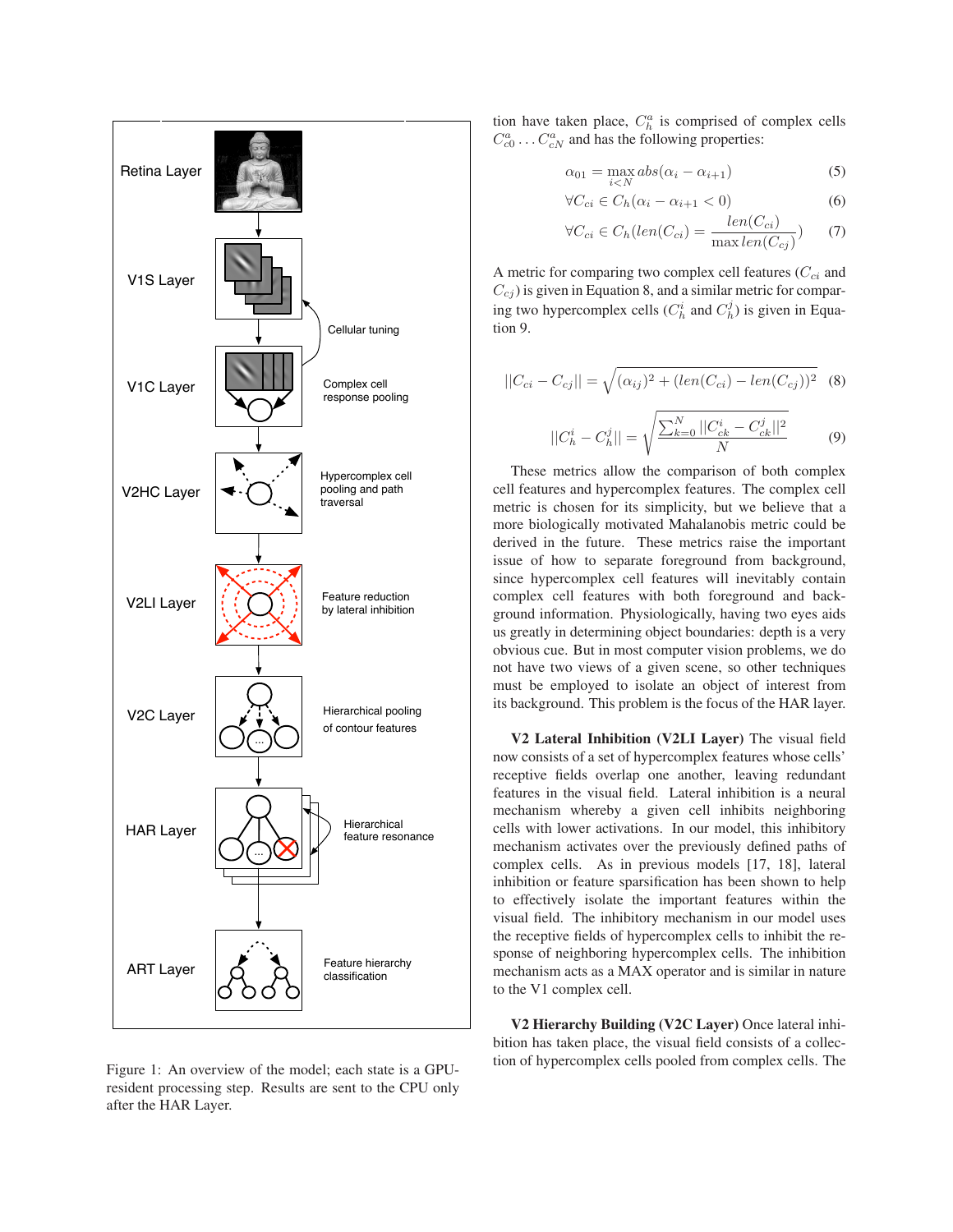next step is to introduce higher order features by pooling the hypercomplex cells one step further. We define another type of cell that has not directly been observed within the visual cortex, but its properties are quite similar to cells in the lower levels: it is yet another type of pooling operation. This pooling is geared towards activation by object contours.

This new type of cell pools the response of hypercomplex cells to form a hierarchy of hypercomplex features. Let  $(C_h^a, C_h^b)$  be two hypercomplex cells that are linked together by a shared complex cell. Each hypercomplex cell has its constituent complex cells' receptive fields traversed to determine its hypercomplex cell neighbors. The end result is the resonant cell feature  $C_r^a$ :

$$
C_r^a = \{ (C_h^a, C_h^k) : k \in [0, N] \wedge \tag{10}
$$
  

$$
(\exists i, j, C_{ci}^a \in C_h^a, C_{cj}^k \in C_h^k) : ||C_{ci}^a - C_{cj}^k|| = 0 \}
$$

A sample resonant feature can be seen in Figure 2. The pooling operation links 2-tuples of hypercomplex cell features together into a resonant feature. Resonant features are designed to activate in response to illusory contours of objects, but one problem remains: features contain a good deal of background information. The ideal resonant feature will activate solely to an object's contour, whose elements are generally linked with a similar luminance value, as in the visual cortex [22]. The isolation of resonant features for an object class is the focus of the HAR layer. In practise, a given feature descriptor does not typically acquire more than 10 child feature descriptors.

### **3. Feature Isolation and Classification**

**Hierarchical Adaptive Resonance (HAR Layer)** The visual field now comprises a series of hierarchical resonant features; however, every feature can consist either partially or completely of background information. In order to isolate background information, the HAR layer creates and adjusts a series of weight vectors for each resonant feature. The HAR layer allows two complete visual fields to be compared to one another in a resonant comparison operation. The HAR layer performs this resonance comparison operation over a collection of positive and negative (background) visual fields for a given object class. The result of this layer is a set of weights which rank the resonant features with an image-to-class metric, instead of the typical image-toimage metric used in SVMs [19, 21, 17, 26, 18].

Let  $C_r^a$  be a resonant feature composed of hypercomplex features  $C_{h0}^a \dots C_{hN}^a$ . Let  $C_r^b$  be a resonant feature from a separate visual field. The following code shows an algorithm for comparing two resonant features to one another. The *discardChildren* function serves to discard the smallest hypercomplex child features until both features have the



Figure 2: A sample of a single resonant feature,  $C_r^a$ , comprised of 2 hypercomplex features ( $C_h^a$  and  $C_h^b$ ) and 6 complex features  $(C_{c0}^a \dots C_{c2}^a$  and  $C_{c0}^b \dots C_{c2}^b$ , where  $C_{c2}^a$  =  $C_{c2}^b$ ). The grid represents a simple cell field arranged in cortical columns, on top of which complex cell pooling occurs. Red areas represent active hypercomplex cells and orange areas represent active simple cells that have been pooled by complex cells (represented by lines). The primary complex cells,  $C_{c0}^a$  and  $C_{c0}^b$ , are associated with the largest angles in their respective hypercomplex cells. The cortical column is used to arrange complex cells in a clockwise manner for rotation invariance and to normalize complex cell length for scale invariance. The grid is represented as a texture on the GPU.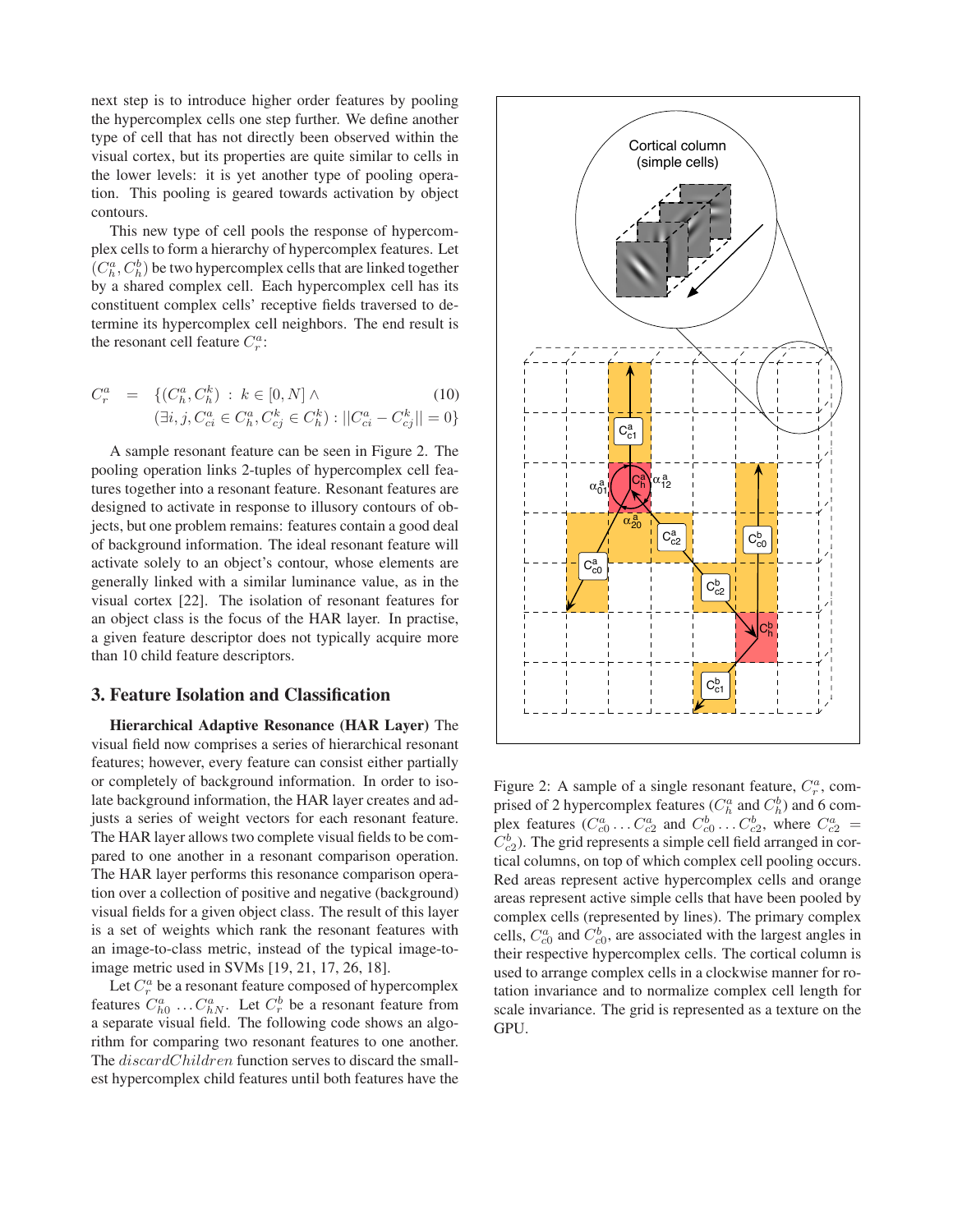```
same child count.
\textbf{if } childCount(C_{r}^{a}) < childCount(C_{r}^{b}) \textbf{ then}C_r^b \leftarrow discardChildren(C_r^b)end if
\textbf{if } childCount(C^a_r) == childCount(C^b_r) then
   rootAct \leftarrow ||C_{h0}^a - C_{h0}^b||if rootAct > \rho then
       for k = 1 to childCount(C_r^a) do
          weight[i] \leftarrow rootAct \times ||C_{hk}^a - C_{hk}^b||end for
   end if
end if
```
The  $\rho$  parameter is identical to the one used in the classifier. The matching process is run on every feature combination in two visual fields. For each  $C_r^a$  in the source visual field, the best matching feature is selected (via the  $max$  operator) in the destination visual field. The process is repeated for a series of positive examples, and a set of background examples. When a feature activates for a negative class,  $weight[i]$  is subtracted from the total, otherwise it is added to the total. Once complete, all final weights and features are extracted and stored in a database for use by the classifier.

**Classifier (GPU ART Layer)** Our model uses a classifier based on the Adaptive Resonance Theory (ART) [5] family of classifiers. The majority of biologically inspired visual cortex models use classifiers that are not biologically plausible, such as Support Vector Machines (SVM) [21, 17, 11, 26]. While SVMs are popular, they are a binary classifier which makes them inherently ill-suited for multiclass object recognition. Adaptive Resonance Theory (ART) is a form of biologically motivated classifier with several unique and highly desirable properties for object recognition. ART classifiers do not suffer from the train / test dichotomy that plagues most classifiers; they can switch between training and testing modes at any point. ART classifiers are also not limited to binary classification, they are well adapted to multiclass problems and have shown promise in visual classification tasks [24].

There are several ART based classifiers available, the most popular of which is Fuzzy ARTMAP [6]. This uses a combination of an ART-1 layer and ART-2 layer with an associative map field in between. The ART-1 layer receives a stream of input vectors and ART-2 receives a stream of correct predictions. When the two layers activate in resonance, the map field pairs their activation. The map field includes a feedback control mechanism which can trigger the search for another recognition category, in a process called match tracking. We have made the following adjustments to ARTMAP for our classifier, which we term GPU-ARTMAP:

- the classifier uses an 'image-to-class' metric, instead of the typical 'image-to-image' metrics,
- the classifier does not require bounded length input samples,
- the feature complement coding step is omitted,
- the classifier is implemented on the graphics processor; all comparisons are done in a single render pass with  $O(MN)$  comparisons of M known features to N input features.

The final feature-set used for Caltech 101 includes over 250,000 features selected from the HAR Layer, all of which are stored on a series of 1024x1024 textures used during training and classification. Each feature's class identifier is discarded when loaded into the classifier (prior to training). Since all feature data is stored on a relatively small number of textures, training or classification can be done in a single render pass.

**The Programmable Graphics Processing Unit** With current programmable graphics processors reaching well over 500 GFLOPS (billion FLoating point Operations Per Second), they are fast becoming the ideal platform for high performance computing [7]. We show that the GPU performs significantly better than the CPU at various SIMD processing tasks. Since the primate visual cortex operates in a retinotopic/topographic fashion [13], which is inherently SIMD in nature, the GPU is an ideal platform for modeling the visual cortex. All cellular processing in our model, from feature descriptor isolation and comparison to object classification, is done using OpenGL GLSL fragment shaders [20]. While development on the GPU has generally been quite challenging due to lack of any high level method of debugging, hardware-aware debuggers have recently advanced significantly [23], helping to reduce GPU development time.

Our model represents each layer of the cortex as one or more fragment shaders. A fragment shader a program that is executed (in parallel) on every fragment (pixel) of a texture, in what is known as a render pass. When developing algorithms for the GPU, coprocessor bandwidth can become a significant bottleneck: it is therefore crucial to minimize data transfer between the CPU and GPU. In our model, feature descriptors are read from the GPU only after the HAR layer has been applied. At this point, the features for a given object class have been isolated and a subset of these features are selected for use by the classifier.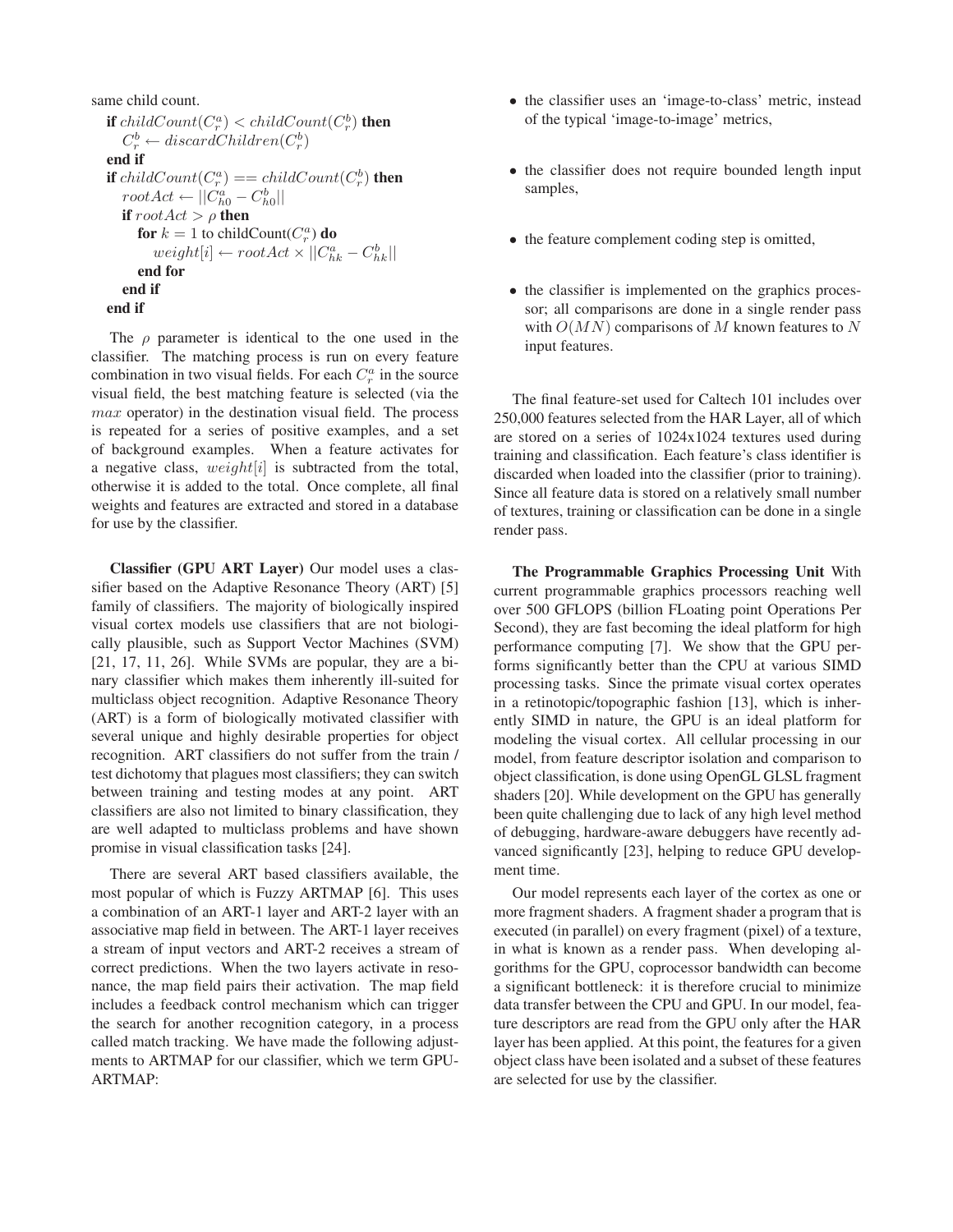| Method            |                                                                                                                                               |  |      |                                                              |        | $\lceil 17 \rceil$   $\lceil 11 \rceil$   $\lceil 25 \rceil$   $\lceil 16 \rceil$   $\lceil 27 \rceil$   $\lceil 12 \rceil$   $\lceil 2 \rceil$   Our method |
|-------------------|-----------------------------------------------------------------------------------------------------------------------------------------------|--|------|--------------------------------------------------------------|--------|--------------------------------------------------------------------------------------------------------------------------------------------------------------|
| 101 Accuracy      |                                                                                                                                               |  |      | $56.0$   $58.2$   $63.0$   $64.6$   $66.0$   $67.6$   $77.8$ |        | 64.3                                                                                                                                                         |
| 15 Scene Accuracy | $\frac{1}{2}$ ( $\frac{1}{2}$ $\frac{1}{2}$ $\frac{1}{2}$ $\frac{1}{2}$ $\frac{1}{2}$ $\frac{1}{2}$ $\frac{1}{2}$ $\frac{1}{2}$ $\frac{1}{2}$ |  | 81.4 | $\sim$                                                       | $\sim$ | 76.3                                                                                                                                                         |

Table 2: Published results for the Caltech 101 & 15 Scene datasets. Results for our model are the average of 10 independent runs.

# **4. Results**

#### **4.1. Multiclass Classification**

The Caltech 101 [8] and 15 Scene [16] datasets are a collection of 9197 and 4485 images, divided into 101 object categories and 15 scene categories respectively. Caltech 101 includes a background category, which is also used for the HAR layer in the 15 scene dataset. Our model was run on grayscale versions of the images which have been resized such that neither the width nor height exceeded 256 pixels. We combine the "faces" and "faces easy" categories in Caltech 101, due to a high mismatch rate. Each result is an average of 10 runs. For each run we do the following:

- 1. For each class, we perform HAR tuning on all images within the class:
	- (a) Run all steps in the model up to HAR layer for all images in the target class
	- (b) Run the HAR layer on all images within the class
	- (c) Run the HAR layer on 50 random images from the background class
- 2. Select all features from HAR tuning whose accuracy is above 50%
- 3. Randomly select  $N$  image training examples from each class, placing all others in the test set
- 4. Train ART classifier with  $N$  training examples from each class
- 5. Perform classification on all remaining test images

Our results for the 101-dataset is  $64.3\%$  +/- 1.3% using 30 training images. Our results for the 15 scene dataset is 76.3% +/- 1.8% using 100 training images. Our results are comparable to the state-of-the-art for both of these datasets.

# **4.2. SIMD versus SISD Timing**

We demonstrate the speedup obtained by our GPU implementation with two benchmarks. First, we compare the execution time for all cellular operations in feature extraction, including simple, complex and hypercomplex cells on both the CPU and GPU. This operation is performed on a number of input texture sizes and the results are show in



Figure 3: Execution time of SIMD versus SISD algorithms. 3a) Execution of area V1 and parts of V2 in processing 10,000 images with layer V1S to layer V2C. 3b) Execution of HAR layer feature field comparisons; an  $O(N^2)$  comparison operation is performed that consist of all features in two identical images. We vary the feature count in the images by adjusting lateral inhibition. A GeForce 8800 GTX Ultra GPU and an AMD64 processor at 2.2 GHz CPU were used for tests.

Figure 3. Second, we take a feature comparison operator, effectively the HAR Layer and compare its execution on the CPU and GPU.

The GPU achieves a speedup of approximately four orders of magnitude for the first test and approximately three orders of magnitude for the second test. This is achieved due largely to the design of the GPU: it is composed of 128 processors at 1.5 GHz each, with memory at 2.2 GHz and a memory bandwidth of 100 GB/s. The processor tested was clocked at 2.2 GHz, with memory of 100 MHz and a memory bandwidth of 3.2 GB/s. This GPU is capable of approximately 500 GFLOPS, while the CPU is approximately 6 GFLOPS. The increased processor count, memory speed and bandwidth easily accounts for the speedup observed; the GPU is clearly much better suited for the operations used in our model than the CPU. With the recent trend of CPUs becoming more multi-core, they will inevitably improve in performance at these tasks, but are unlikely to surpass the GPU in parallelism.